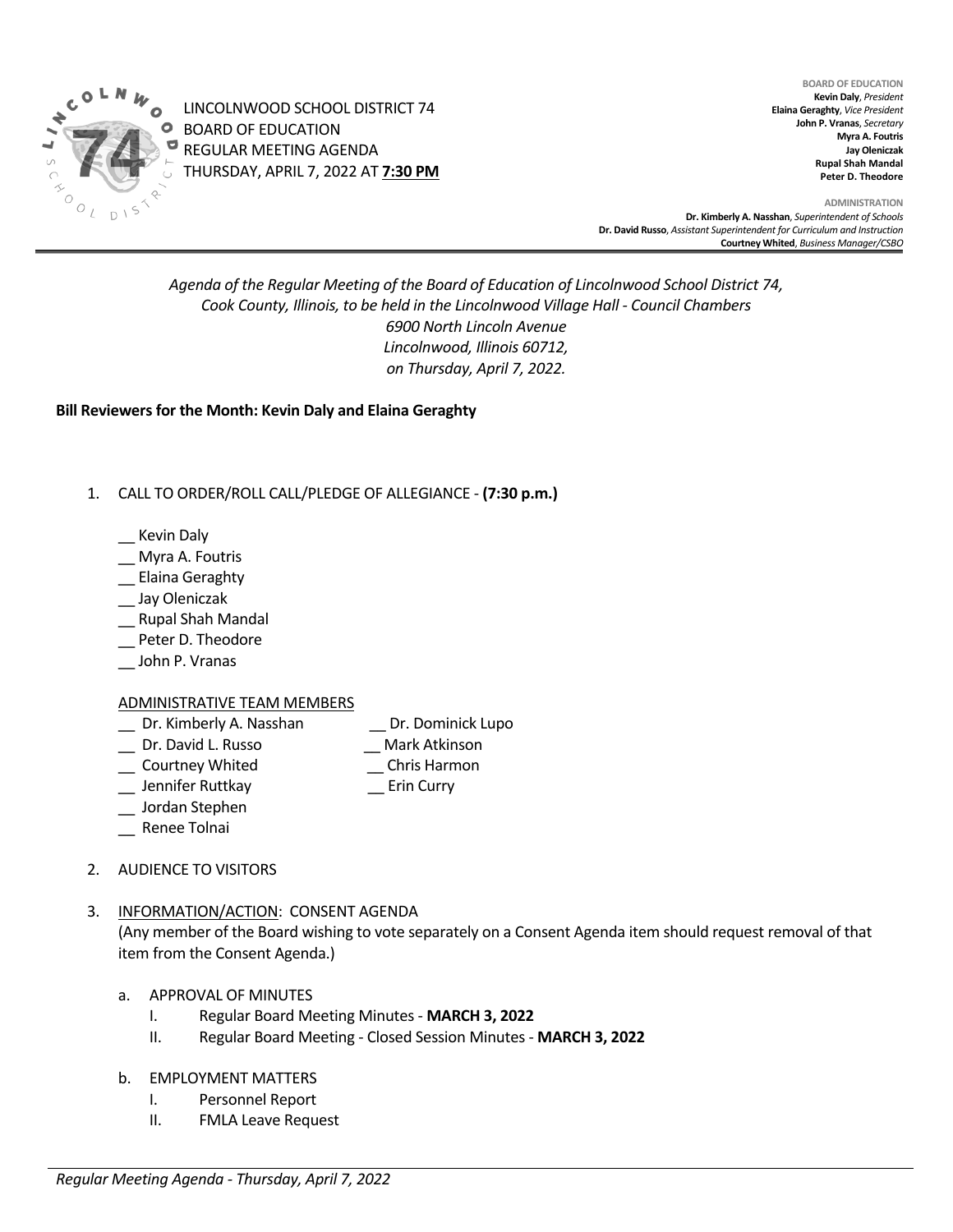- 1. **Melanie Jarosz**, Administrative Assistant, Lincoln Hall, effective March 16, 2022 with an expected return April 4, 2022
- c. Policy
	- I. 2nd Reading/Adoption of Policy
		- 1. 6:60 Curriculum Content
		- 2. 7:70 Attendance and Truancy
		- 3. 7:80 Release Time for Religious Instruction/Observance
		- 4. 6:180 Extended Instructional Programs (two attachments)
		- 5. 7:250 Student Support Services
		- 6. 7:260 Exemption from Physical Education
		- 7. 4:165 Awareness and Prevention of Child Sexual Abuse and Grooming Behaviors
		- 8. 7:30 Student Assignment
- d. Sitework Renovations

The Facilities Committee concurs with the Administration to recommend to the Board of Education to accept the Proposal without Alternate #1 from Murphy Construction Services for the 2022 Sitework Renovations Project in the amount of \$1,182,900 to be performed June 20 - August 5, 2022.

- e. Bid Results for Todd Hall and Rutledge Hall Cafeteria Furniture. The Facilities Committee concurs with the Administration to recommend to the Board of Education to accept this bid proposal from Lowery McDonnell for Todd Hall and Rutledge Hall Cafeteria Furniture in the amount of \$138,844 to be installed beginning July 1, 2022 and finishing on or before August 1, 2022.
- f. Rutledge Hall Shared Group Instruction Furniture

The Facilities Committee concurs with the Administration to recommend to the Board of Education to purchase Rutledge Hall's Shared Group Instructional Furniture from Interiors for Business (IFB) in the amount totaling \$45,344.74 for Summer 2022 installation.

g. District Playground Equipment

The Facilities Committee concurs with the Administration to recommend to the Board of Education to purchase Playground Equipment and Surfacing from NuToys and Burke in the amount totaling \$261,051.38 for Summer 2022 installation as part of the approved Sitework Renovations Project.

- h. Lincolnwood Solar School Interagency Agreement (IGA) Amendment No.1 The Facilities Committee concurs with the Administration to recommend to the Board of Education to approve this Lincolnwood Solar School Interagency Agreement (IGA) Amendment No.1 as presented.
- i. Approval of Administrator Contracts The Lincolnwood School District 74 Board of Education approves all Administrator contracts.

Kristine Vandenbroek, Director of Community Relations and Joseph Segreti, Assistant Principal, Lincoln Hall Middle School

- j. FY23 Consolidated District Plan (formerly known as Approval of Title I District Plan) The State of Illinois requires the Lincolnwood School District 74 Board of Education to approve the Consolidated District Plan.
- k. 2022-2023 Glencoe Math Renewal for Grades 6-8 The Finance Committee concurs with the Administration to recommend to the Board of Education to approve this Quote from McGraw-Hill Publishing for Glencoe Math materials in the amount of \$7,308.22 from July 1,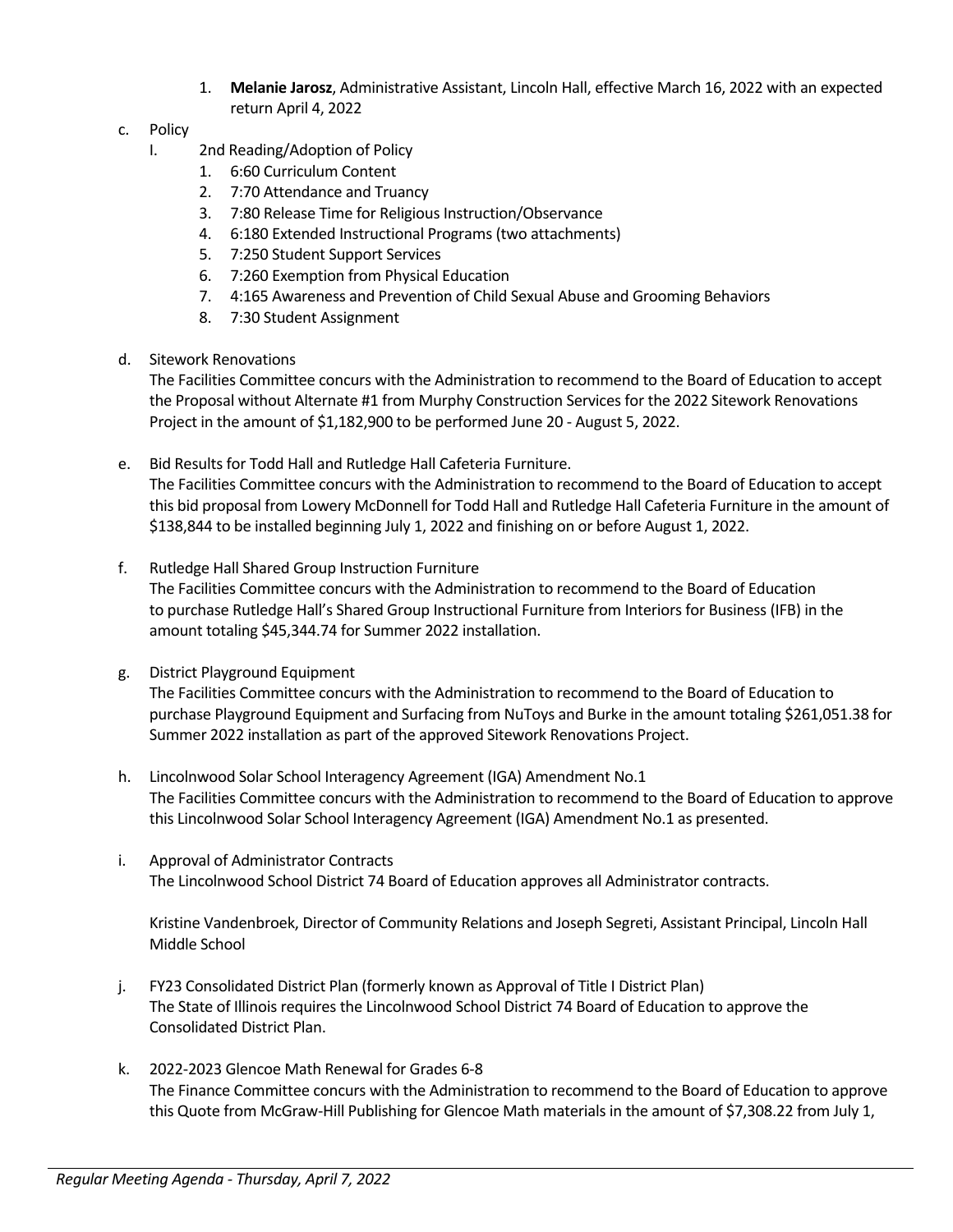2022 to June 30, 2023.

l. AT&T IP FLEX Technology and Plan

The Finance Committee concurs with the Administration to recommend to the Board of Education to approve this Agreement from AT&T for AT&T IP FLEXIBLE REACH Service in the amount of \$612.19 monthly from August 1, 2022 through August 1, 2023. - Could vary depending on installation dates.

- m. E Rate Category I AT&T High Speed Internet Access The Finance Committee concurs with the Administration to recommend to the Board of Education to accept this Agreement from AT&T for internet services in the amount of \$1,386.80 per month from July 2022 to July 2024.
- n. E Rate Category II SHI Wireless Access Points / Firewall Renewals The Finance Committee concurs with the Administration to recommend to the Board of Education to accept this Contract from SHI for wireless access points, network switching equipment, licensing and filtering, maintenance, and support for the District Firewall in the amount of \$84,792.
- o. Renewal of Gaggle.Net, Inc. Contract for the 2022-23 School Year The Finance Committee concurs with the Administration to recommend to the Board of Education to renew the Gaggle.Net, Inc. Contract in the amount of \$3,315 for the 2022-23 school year.
- p. K-8 Social Studies Curricular Adoption The Finance Committee concurs with the Administration to recommend to the Board of Education to adopt the MyWorld Interactive for Illinois program for grades K-2 and the Impact and Voices and Perspectives programs for grades 3-5 and 6-8 respectively, for the school years 2022-2023 through 2027-2028 in the amount of \$131,079.75.
- q. Workers' Compensation Proposals The Finance Committee concurs with the Administration to recommend to the Board of Education to send a Reservation of Rights letter to IPRF before the March 31, 2022 deadline and move forward with the process of contracting with Accident Fund for Fiscal Year 2023 Workers' Compensation coverage (District may or may not ultimately sign with Accident Fund after Legal Counsel reviews the plan).
- r. District Technology Refresh for 2022-2023 The Finance Committee concurs with the Administration to recommend to the Board of Education to continue with the replacement of District equipment in the amount not to exceed \$234,009.
- s. 2022-2023 Northwest Evaluation Association (NWEA) Renewal The Finance Committee concurs with the Administration to recommend to the Board of Education to renew the Contract with NWEA for MAP testing services in the amount of \$15,687 for the 2022-23 school year.
- t. 2022-2023 Project Lead the Way (PLTW) Terms and Conditions The Finance Committee concurs with the Administration to recommend to the Board of Education to approve the PLTW Terms and Conditions for the 2022-2023 school year and the annual subscription fee in the amount of \$2,850.

Rationale: As part of the regular meeting, the Board of Education routinely approves minutes, personnel items, Board policies, and routine business matters.

**Recommended Motion: I move that the Lincolnwood School District 74 Board of Education approves those**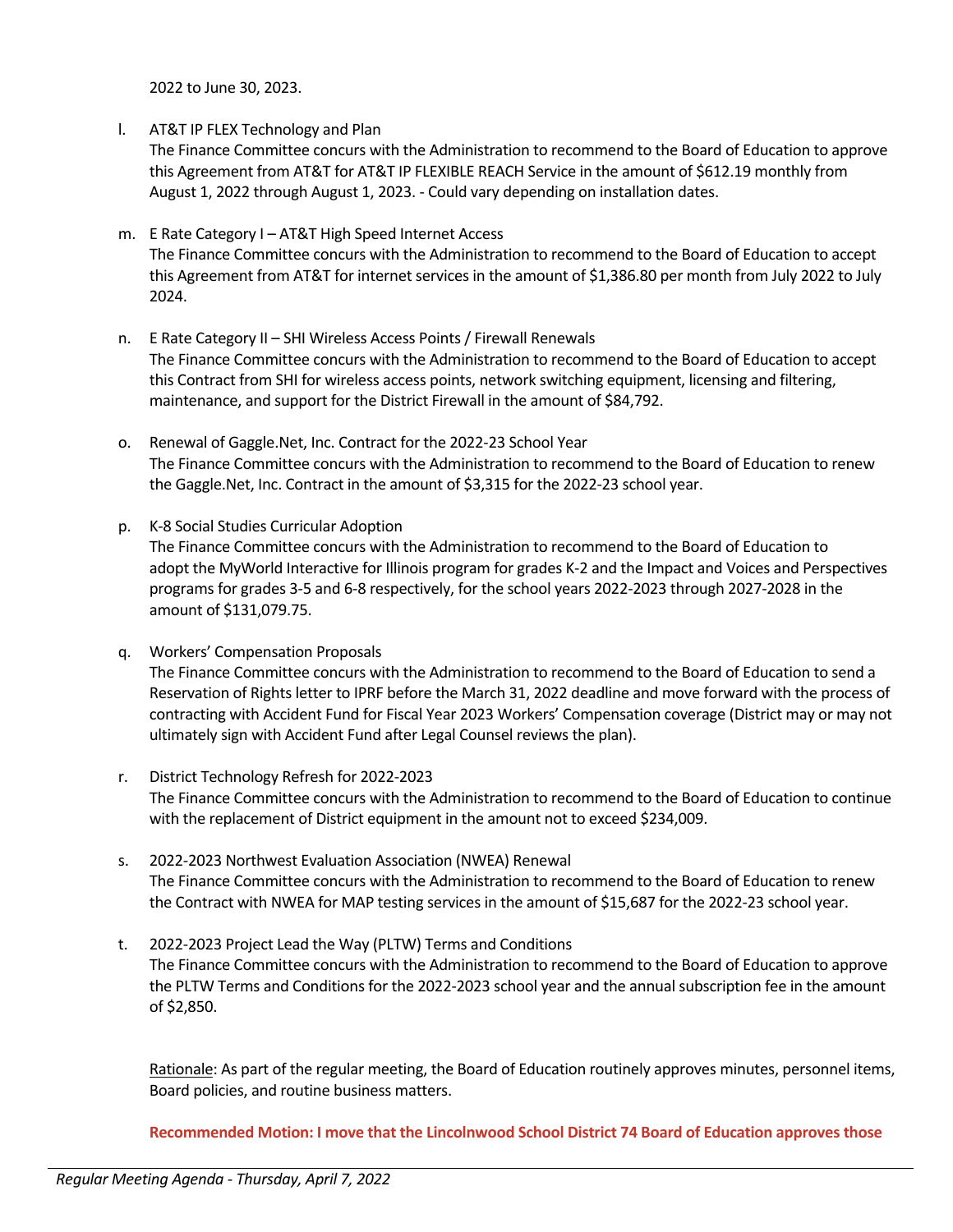### **items on the Consent Agenda as appear above.**

Motion by member: example Seconded by:

- 4. UNFINISHED BUSINESS
- 5. NEW BUSINESS
- 6. COMMUNICATION FROM BOARD MEMBERS
	- a. NTDSE/District 807: *John P. Vranas/Kevin Daly*
	- b. IASB (Illinois Association of School Boards): *Elaina Geraghty/Myra A. Foutris*
	- c. Finance Committee: *Peter D. Theodore/Jay Oleniczak*
	- d. Facilities Committee: *John P. Vranas/Elaina Geraghty*
	- e. Policy Committee: *Rupal Shah Mandal/Myra A. Foutris*
	- f. President's Report: *Kevin Daly*
- 7. COMMUNICATION TO THE BOARD OF EDUCATION
	- a. LTA (Lincolnwood Teacher Association): *Travis DuPriest/Stacy Panoutsos (Co-Presidents)*
	- b. LSSU (Lincolnwood Support Staff Union): *Tammer Gad (President)*
- 8. ADMINISTRATIVE REPORTS
	- a. Superintendent's Report: *Dr. Kimberly A. Nasshan*
		- I. **INFORMATION/DISCUSSION: District Updates**
	- b. Curriculum and Instruction, Assistant Superintendent's Report: *Dr. David L. Russo* 
		- I. INFORMATION/DISCUSSION/ACTION: Set the Last Day of School for Each School Year Rationale: The Lincolnwood School District 74 Board of Education approves the last day of school for each school year.

**Recommended Motion: I move that the Lincolnwood School District 74 Board of Education approve the last day of school for the 2021-22 District calendar to show a closing date of June 7, 2022.**

Motion by member: example Seconded by:

II. INFORMATION/DISCUSSION/ACTION: Approval of the Amended 2022-23 Lincolnwood School District 74 District Calendar to comply with Senate Bill 825. Rationale: The Lincolnwood School District 74 Board of Education approves the District calendar.

**Recommended Motion: I move that the Lincolnwood School District 74 Board of Education approve the amended 2022-23 Lincolnwood School District 74 District Calendar to comply with Senate Bill 825, as presented.**

Motion by member: example Seconded by:

- III. INFORMATION/DISCUSSION: Curriculum Department Update
- c. Business and Operations, Business Manager/CSBO: *Courtney Whited* I. INFORMATION/DISCUSSION: Finance Report - **JANUARY 2022**
	- II. INFORMATION/ACTION: Bills Payable in the Amount of \$1,103,475.11 **Bills reviewed this month by: Kevin Daly and Elaina Geraghty**